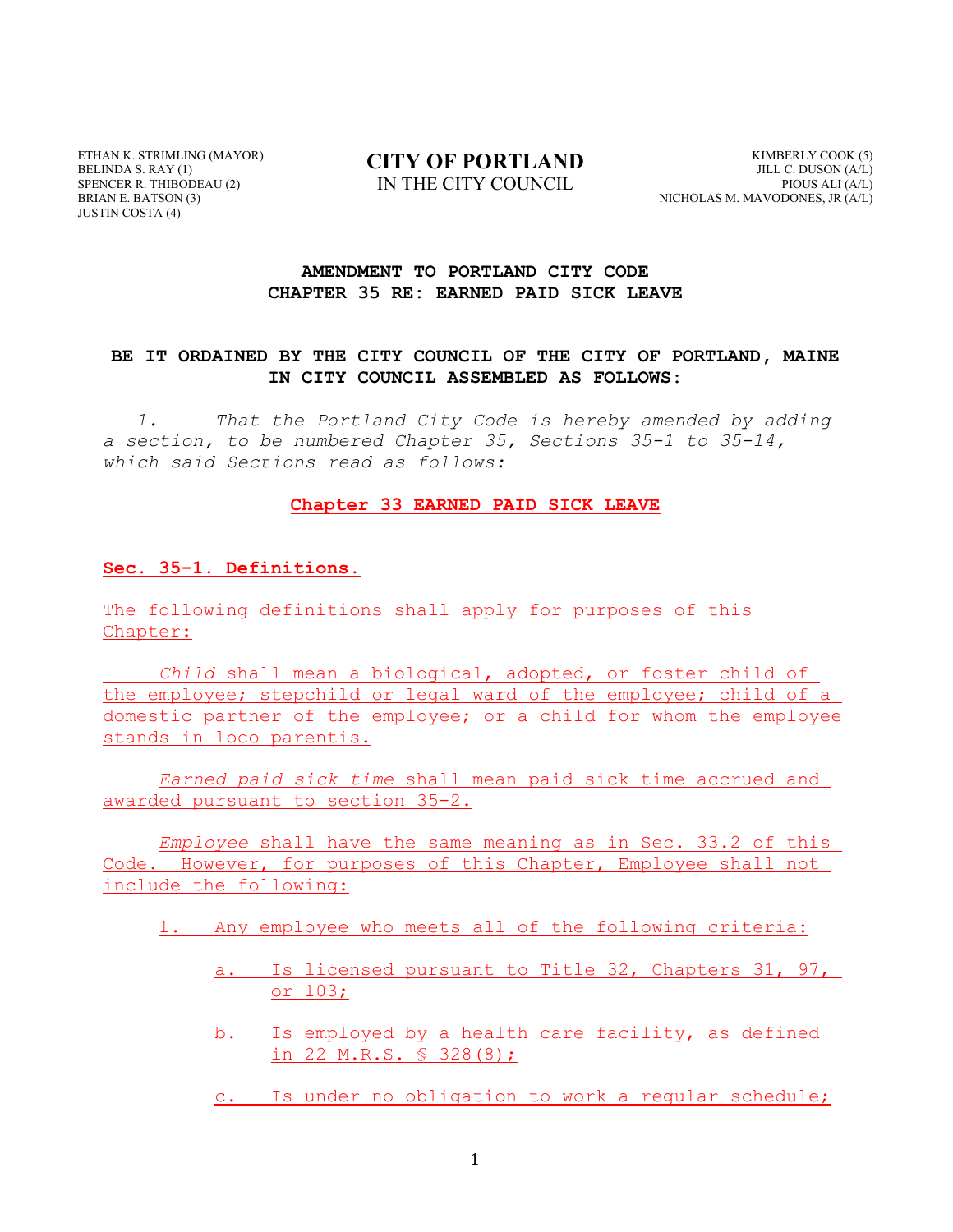- d. Works only when he or she indicates that he or she is available to work and has no obligation to work when he or she does not indicate availability; and
- e. Has waived earned sick leave benefits as provided under this Chapter under terms of employment for alternative benefits or consideration.
- 2. Employees who work less than 120 hours per year for that employer.
- 3. Any Federal Work-Study (FWS) student who is enrolled in an educational institution and who is performing work for that institution, provided that such student shall be considered an Employee and shall not be exempt from accruing earned paid sick leave in accordance with this ordinance when working for any employer other than the educational institution in which the student is enrolled.

*Employer* shall have the same meaning as in Sec. 33.2 of this Code. However, for purposes of this Chapter, Employer shall not include any employer for a period of one year after the employer hires its first employee.

*Family member* shall mean a child, grandchild, sibling, spouse, domestic partner, parent, or grandparent of an employee; a spouse or domestic partner of a parent or grandparent of the employee; a sibling of a spouse or domestic partner of an employee; or any other person related by blood to the employee or whose close association with the employee is the equivalent of a family relationship.

*Health care professional* shall have the same meaning as in 26 M.R.S. § 843.

*Hours worked* shall mean all hours worked where the employee is located at, or based out of, an employer's place of business located in Portland.

*Parent* shall mean a biological, adoptive, or foster parent of the employee or employee's spouse or domestic partner; a stepparent or legal quardian of the employee or employee's spouse or domestic partner; or a person who stood in loco parentis of the employee or the employee's spouse or domestic partner when that person was a minor child.

*Year* shall mean a regular and consecutive 12-month period as determined by the employer.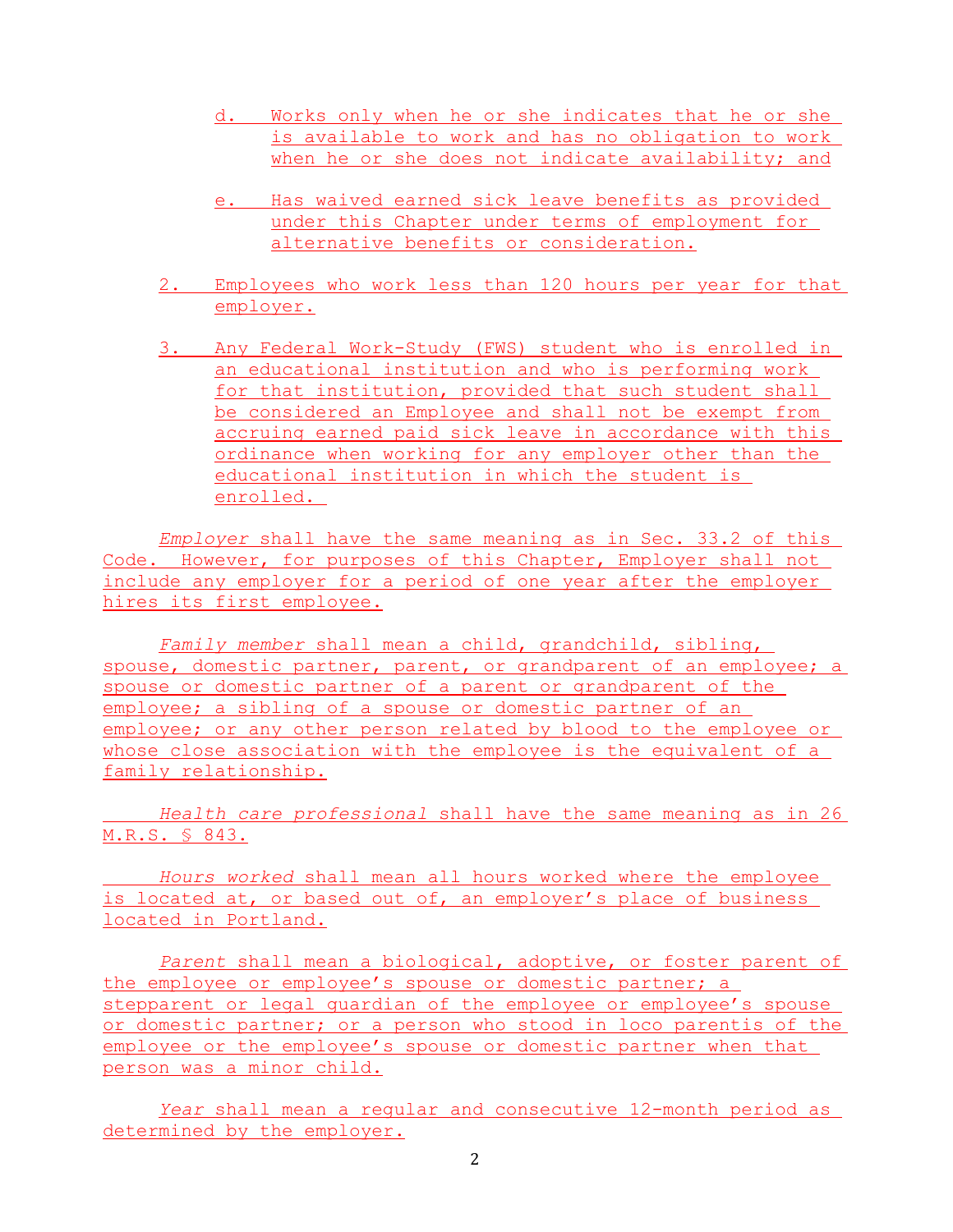### **Sec. 35-2. Accrual of Earned Paid Sick Time.**

(a) Rates of Accrual. Subject to the limitations in subsection (2), employers must allow employees to accrue earned paid sick time pursuant to one of the following methods, which may be chosen by the employer.

- 1. Employees will accrue a minimum of one hour of earned paid sick time for every 30 hours worked. Hours worked shall not include vacation, sick, or other time for which an employee is paid but no actual work is performed.
- 2. Employees will accrue earned paid sick time in the amount of 40 hours in one lump sum at the beginning of each calendar year or the beginning of the employee's anniversary year. Where based on a calendar year, a prorated amount shall be awarded for new employees.
- 3. Employees will accrue earned paid sick time in the following amounts at the end of each calendar month worked, starting with the first month of the calendar year or the employee's anniversary year. Where based on a calendar year, a prorated amount shall be awarded for new employees.

| Employee's average<br>hours/week | Earned paid sick time accrued |
|----------------------------------|-------------------------------|
| 46 or more                       | 8 hrs/month                   |
| $36 - 45$                        | 6 hrs/month                   |
| $29 - 35$                        | 5 hrs/month                   |
| $22 - 28$                        | 4 hrs/month                   |
| $15 - 21$                        | 3 hrs/month                   |
| $8 - 14$                         | 2 hrs/month                   |
| Up to                            | hr/month                      |

(b) Limitations on Accruals. An employer is not required to allow an employee to accrue earned paid sick time in excess of 72 hours.

(c) Conditions of Accrual. The accrual of earned paid sick time shall be subject to the following conditions.

1. Employees who are exempt from overtime requirements under the Fair Labor Standards Act will be deemed to work 40 hours in each work week for purposes of earned paid sick time accrual, unless their normal work week is less than 40 hours, in which case earned paid sick time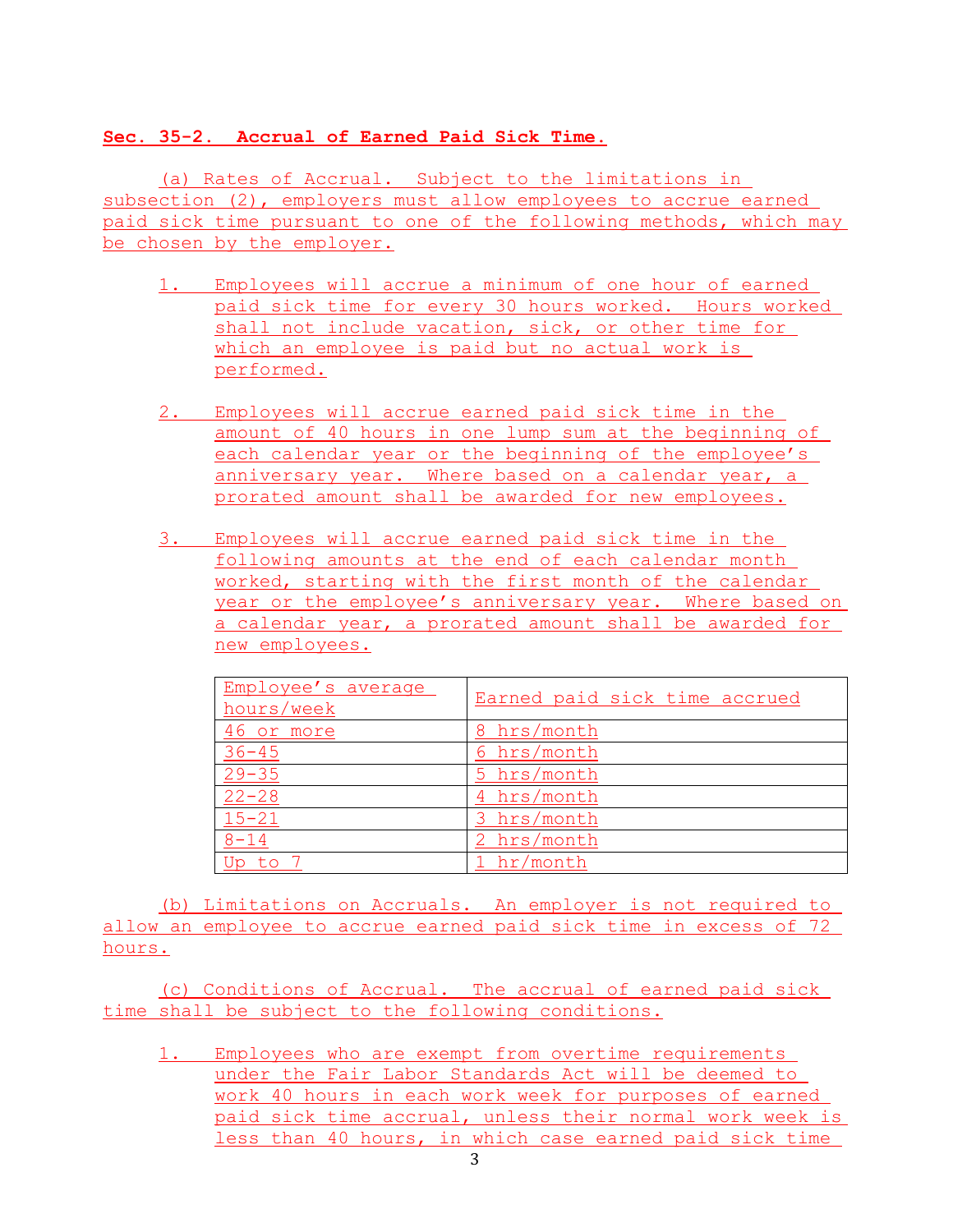accrues based upon that normal work week.

- 2. Employees shall begin to accrue earned paid sick time at the commencement of employment or on the date this law goes into effect, whichever is later.
- 3. Employees accruing earned paid sick time may roll over any unused earned paid sick time, up to a maximum of 72 hours, at the end of a benefit year.
- 4. If an employee is transferred to a separate division, entity or location, but remains employed by the same employer, the employee is entitled to all earned paid sick time accrued at the prior division, entity or location and is entitled to use all earned paid sick time as provided in this section. When there is a separation from employment and the employee is rehired within one year of separation by the same employer, previously accrued earned paid sick time that had not been used shall be reinstated. Further, the employee shall be entitled to use accrued earned paid sick time and accrue additional earned paid sick time at the recommencement of employment.
- 5. When a different employer succeeds or takes the place of an existing employer, all employees of the original employer who remain employed by the successor employer are entitled to all earned paid sick time they accrued when employed by the original employer, and are entitled to use earned paid sick time previously accrued.

(d) Employers are not required to allow employees to take earned paid sick time in the employee's first 70 days of employment. However, employees who return to the same employer within one year of termination shall not have to complete an additional 70-day period to be eligible to take earned paid sick time.

(e) Nothing in this Chapter shall be construed as requiring financial or other reimbursement to an employee from an employer upon the employee's termination, resignation, retirement or other separation from employment for accrued earned paid sick time that has not been used.

(f) At its discretion, an employer may loan earned paid sick time to an employee in advance of accrual by such employee.

(g) An Employer may substitute its own paid leave policy (e.g. paid time off ("PTO"), vacation leave, sick leave, etc.)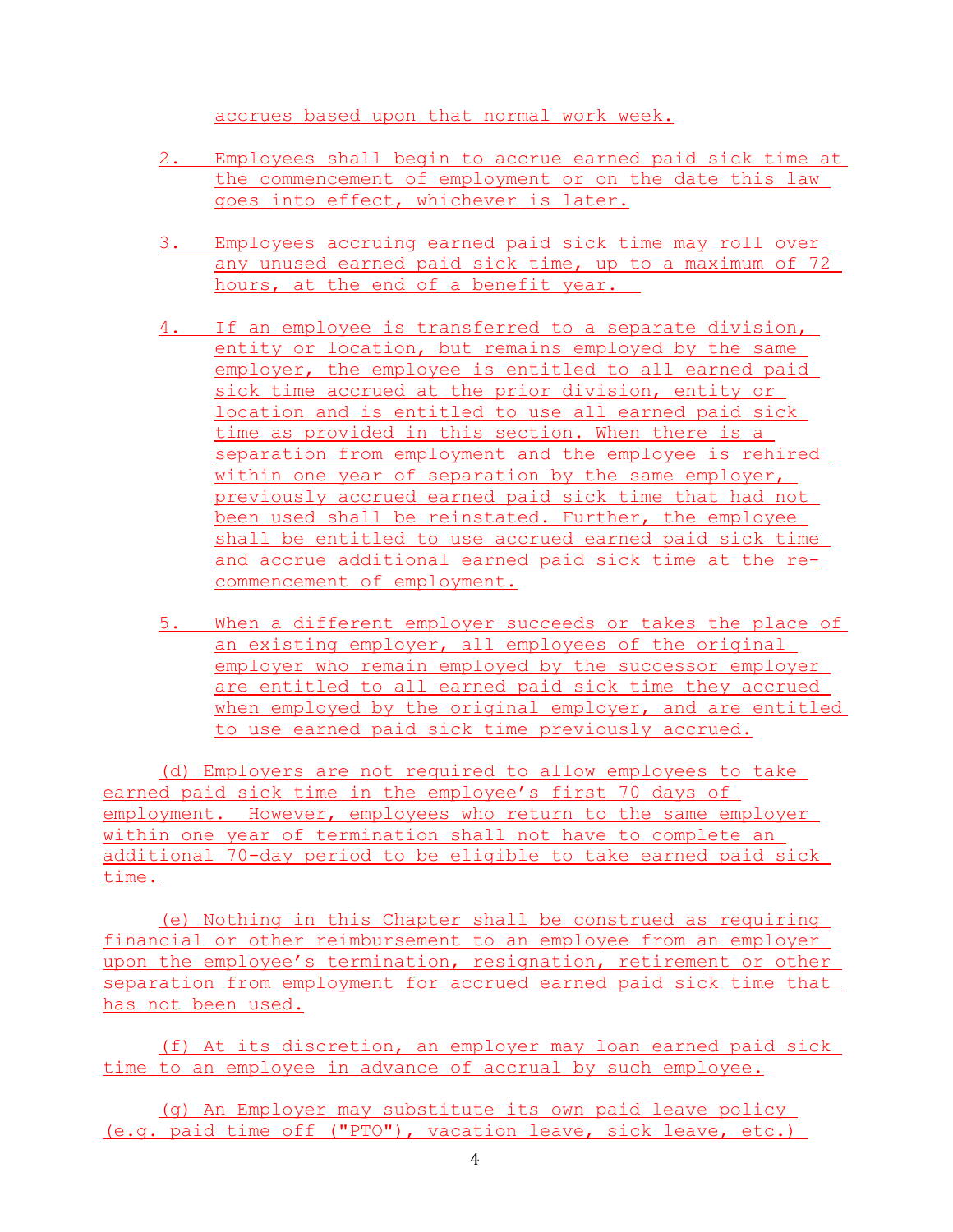that meets or exceeds the requirements of this ordinance, including but not limited to:

- 1. Accrue at the rate of at least one hour of paid time off for every 30 hours worked;
- 2. May use up to 40 hours per year of earned or awarded paid time off;
- 3. Are paid for their paid time off at least the amount that would be required for earned paid sick leave under this ordinance;
- 4. Can use paid time off for all the purposes and under all the conditions described in sections 35-3 and 35-4 of this Chapter;
- 5. Receive a notice of their rights under the law; and
- 6. Receive the same job protections afforded by this ordinance.

(h) If an Employer provides paid time off to employees under a PTO, vacation or other policy that complies with this Earned Paid Sick Leave ordinance, the Employer is not required to track and keep a separate record of accrual and use of earned sick time.

# **Sec. 35-3. Use of Earned Paid Sick Time.**

(a) Employees may use earned paid sick time for any of the following:

- 1. Job protected leave provided pursuant to the Maine Employment Leave for Victims of Violence statute;
- 2. Time needed for diagnosis, care, or treatment of, or recovery from, an employee's mental or physical illness, injury or other adverse health condition, or for preventive medical care for the employee;
- 3. Time needed for the employee to aid or care for a family member of the employee during diagnosis, care, or treatment of, or recovery from, the family member's mental or physical illness, injury or other adverse health condition, or during preventive medical care for the family member; or
- 4. Leave to attend a school meeting necessitated by the family member's health condition or disability.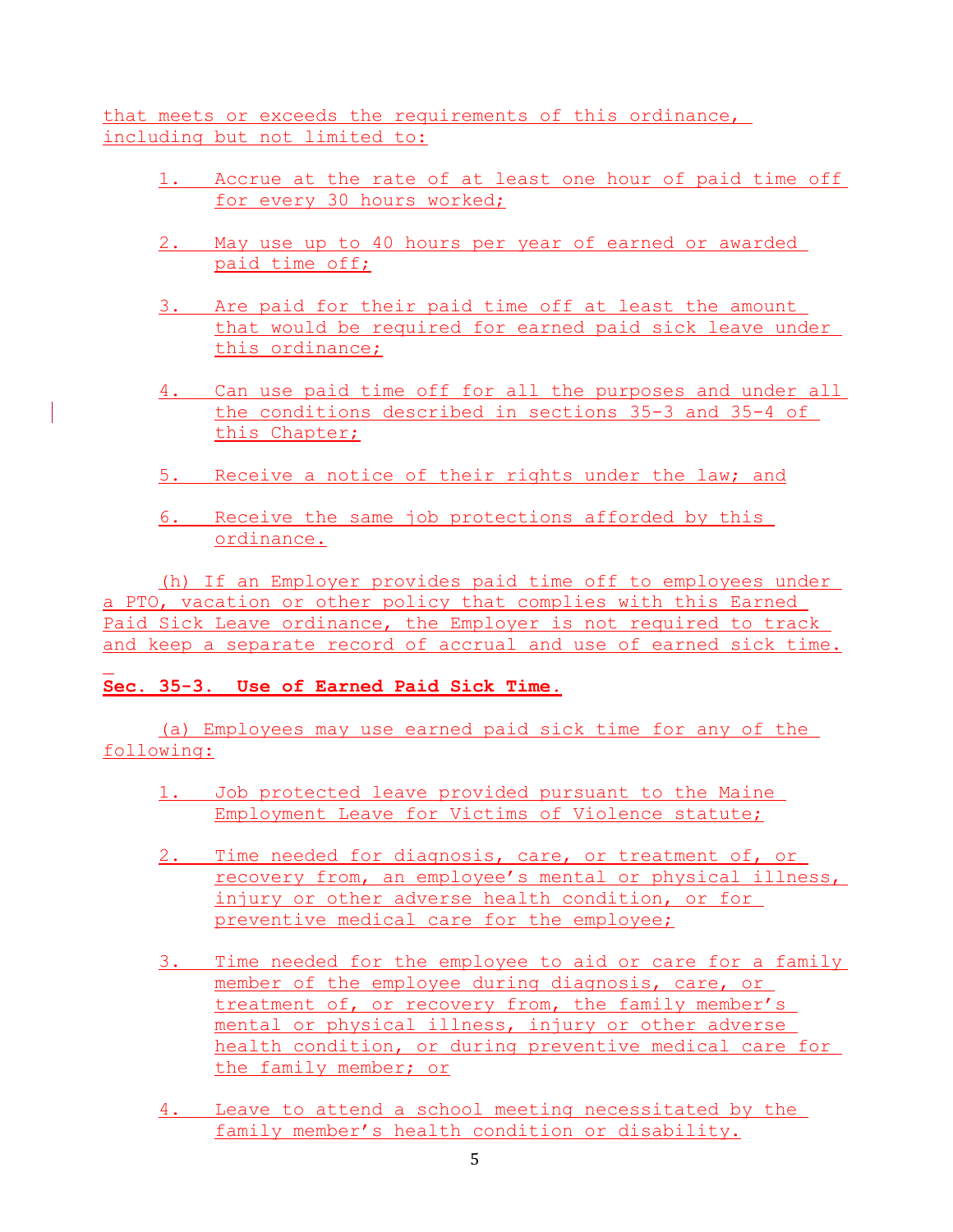(b) An employee may take earned paid sick time for any hours worked.

(c) An employee may only take earned paid sick time for hours the employee has been scheduled to work.

(d) Earned paid sick time may be used in the smaller of hourly increments or the smallest increment that the employer's payroll system uses to account for absences or use of other time.

(e) If an employee uses earned paid sick time for an entire day or shift, earned paid sick time must be paid for the hours the employee was otherwise scheduled to work.

(f) Employees may not use more than 40 hours of earned paid sick time in a year, unless the employer selects a higher limit.

(g) Earned paid sick time shall be paid out at the employee's base hourly rate, not including bonuses, commissions, etc.

(h) Earned paid sick time for tipped workers shall be paid out at the higher of the employee's regular base hourly rate or the highest applicable minimum wage for non-tipped employees.

### **Sec. 35-4. Procedures for Taking Earned Paid Sick Time.**

(a) Earned paid sick time shall be provided upon the request of an employee.

- 1. An employer may not require more than seven days' notice for an employee to use earned paid sick time, when the need is foreseeable.
- 2. When the need for use of earned paid sick time is not foreseeable, an employee must provide notice to the employer as soon as practicable under the facts and circumstances of the particular case
- 3. An employer that requires notice of the need to use earned paid sick time shall provide a written policy that contains procedures for the employee to provide notice. An employer that has not provided to the employee a copy of its written policy for providing such notice shall not deny earned paid sick time to the employee based on non-compliance with such a policy.
- 4. When the use of earned paid sick time is foreseeable, the employee shall make a good faith effort to provide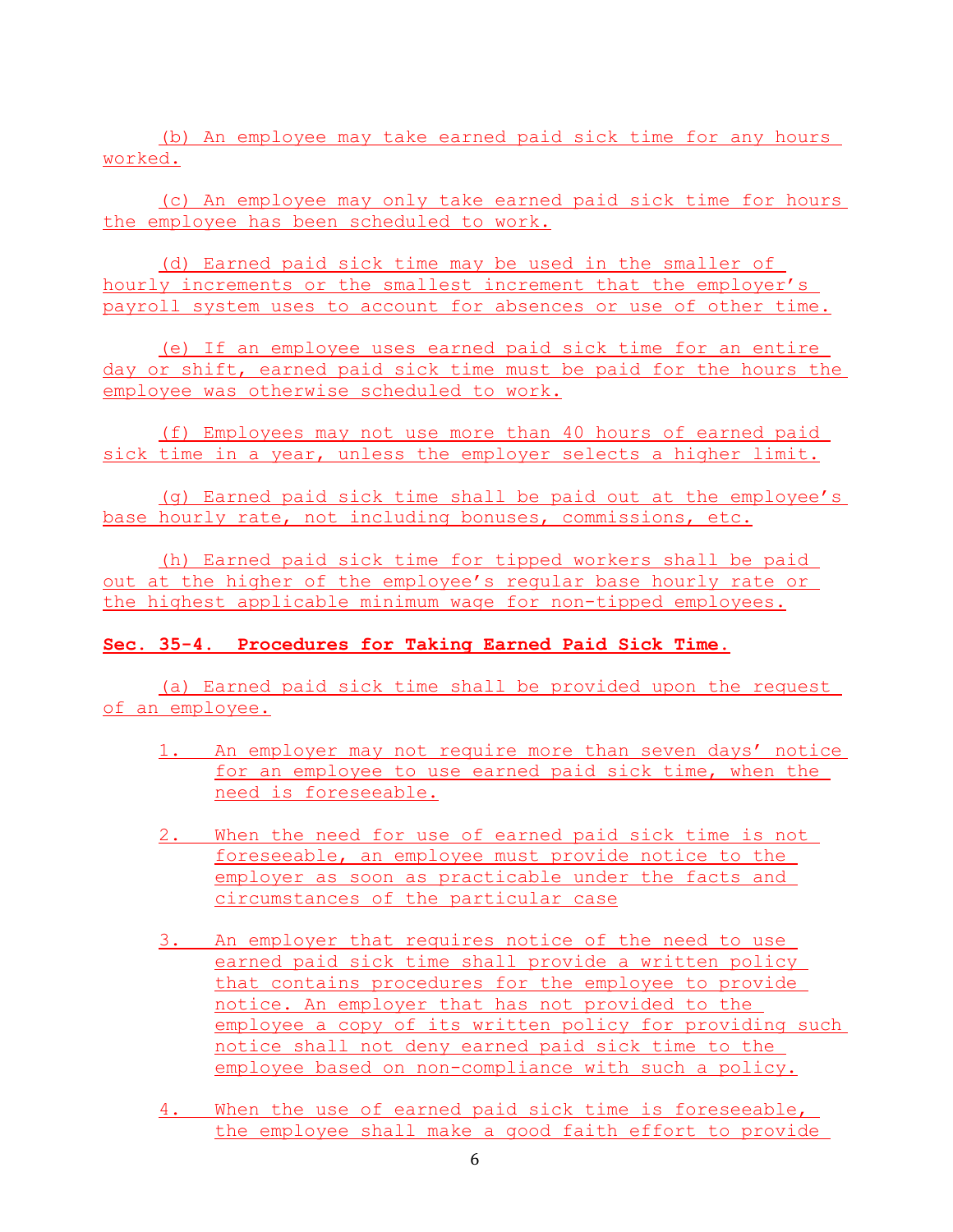notice of the need for such time to the employer in advance of the use of the earned paid sick time and shall make a reasonable effort to schedule the use of earned paid sick time in a manner that does not unduly disrupt the operations of the employer.

(b) An employer may not require, as a condition of an employee's taking earned paid sick time, that the employee search for or find a replacement worker to cover the hours during which the employee is using earned paid sick time.

(c) An employer may require certification when earned paid sick time is used subject to the following restrictions.

- 1. An employer may require an employee to personally verify in writing that the employee has used earned paid sick time only for allowable purposes under this Chapter using the form provided by the City.
	- 2. Where the need for earned paid sick time covers more than 24 consecutively scheduled work hours, an employer may require reasonable documentation signed by a health care provider, where applicable, indicating the need for the earned paid sick time taken.
		- Employees who do not have healthcare coverage, or Employees with healthcare coverage that does not cover office visits without first meeting a deductible, or Employees with healthcare coverage that requires a copay for office visits that exceeds an amount equal to four hours of that employee's base hourly pay, or Employees using EPSL where the need for leave is not health related, may instead provide a signed, written statement evidencing the need for the use of earned sick time using the form provided by the City.
	- 3. An employer may not require that any documentation explain the nature of the illness or the details of the domestic violence.
	- 4. The employer shall not delay the taking of earned sick time or delay pay for the period in which earned sick time was taken on the basis that the employer has not yet received the certification. However, where an employee requests to take earned sick time in his/her last two weeks of employment, the employer may require the employee to submit documentation prior to approving and/or paying for the earned sick time.
	- 5. Certifications under this subsection shall be kept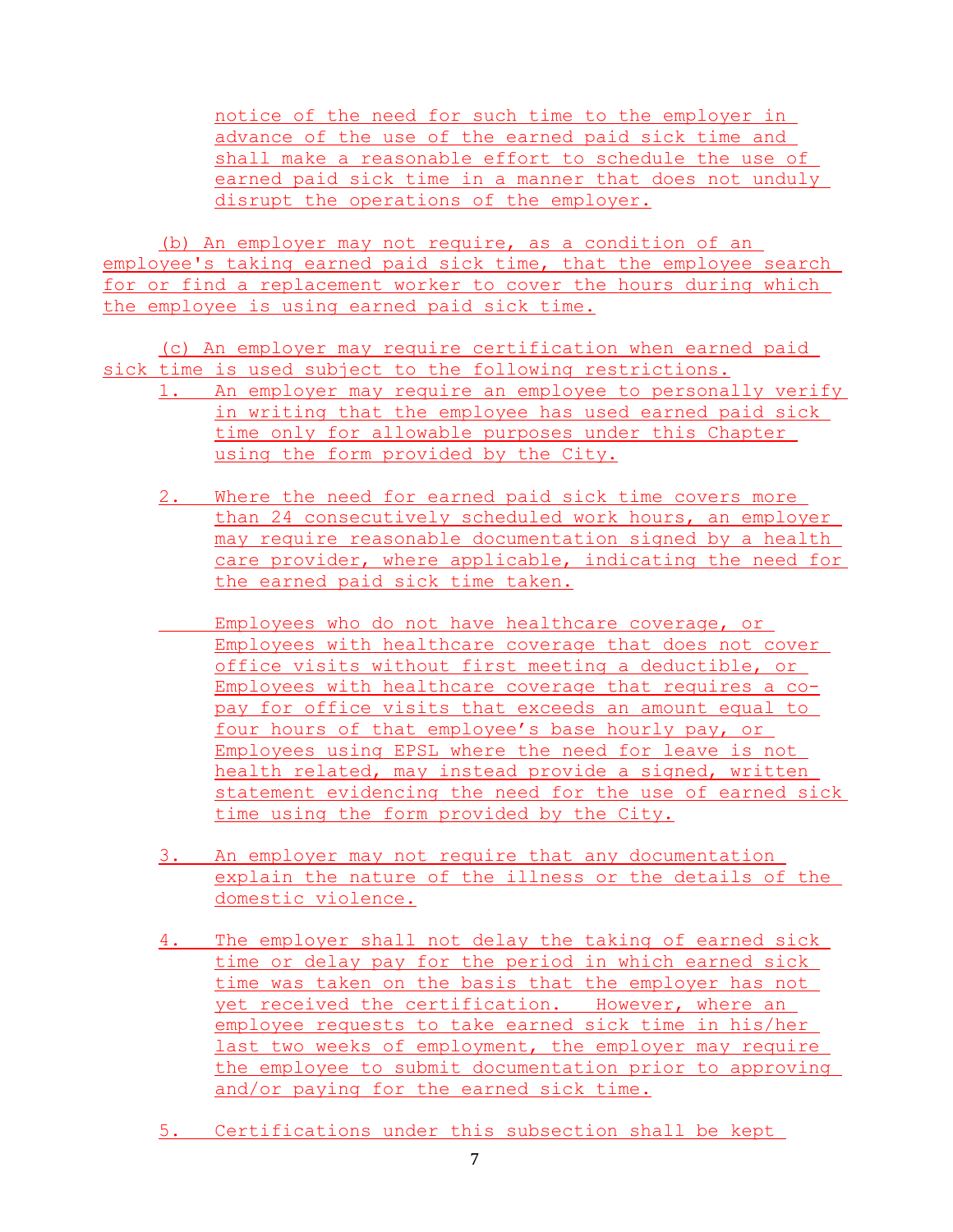### **Sec. 35-5. Exercise of Rights Protected; Retaliation Prohibited.**

(a) It shall be unlawful for an employer or any other person to interfere with, restrain, or deny the exercise of, or the attempt to exercise, any right protected under this Chapter.

(b) It shall be unlawful for an employer or any other person to retaliate against an employee for exercising his or her rights under this Chapter, including requesting or using earned paid sick time; filing a complaint or otherwise complaining about an employer's alleged violation of this Chapter; participating in an investigation or other proceeding under this Chapter; or informing others of their rights under this Chapter.

(c) It shall be unlawful for an employer's absence control policy to count earned paid sick time taken under this Act as an absence that may lead to or result in discipline, discharge, demotion, suspension, or any other adverse action.

(d) Nothing in this Chapter shall be construed to prohibit an employer from taking disciplinary action against an employee who uses earned paid sick time for purposes other than those described in this Chapter.

(e) Protections of this section shall apply to any person who mistakenly but reasonably alleges a violation of this Chapter.

#### **Sec. 35-6. Notice of Rights.**

(a) Employers shall both display a poster notifying employees of their rights under this Chapter, and give employees written notice at the commencement of employment or the effective date of this ordinance, whichever is later. The poster and notice shall be consistent with this section.

(b) The notice and poster shall contain the following information: that employees are entitled to earned paid sick time and the amount of earned paid sick time; the terms of its use guaranteed under this Act; that retaliation is prohibited; that each employee has the right to file a complaint or bring a civil action if earned paid sick time as required by this Act is denied by the employer or the employee is subjected to retaliatory personnel action for requesting or taking earned paid sick time, and the contact information for the City of Portland where questions about rights and responsibilities under this Act can be answered.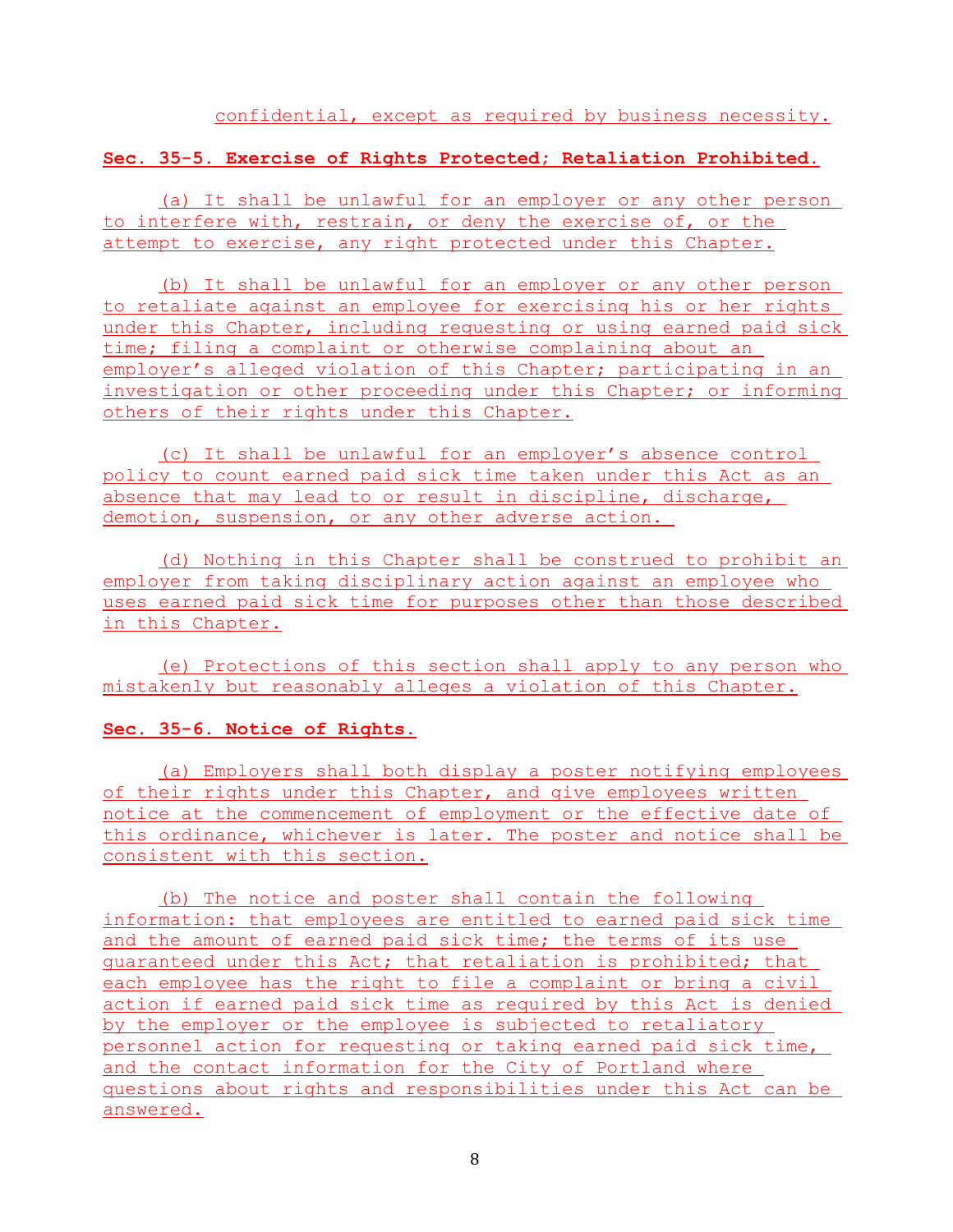(c) The notice and poster shall be provided in any language that is the first language spoken by any member of the employer's workforce, provided that such notice has been created by the City of Portland. Where the City of Portland has not created the notice in any language readily understood by an employee, the employer must ensure that the contents of the notice are read and/or explained to the employee in a language the employee can readily understand.

(d) The City of Portland shall create and make available to employers, in the five most prevalent languages spoken by the City's workforce and any language deemed appropriate by the City of Portland, model notices and posters meeting the requirements of this section. This requirement may be satisfied by posting the model notices and posters on the City's website and making them available for download.

(e) The amount of earned paid sick time available to the employee, the amount of earned paid sick time taken by the employee to date in the year and the amount of pay the employee has received as earned paid sick time shall be provided to the employee in writing at least once per month, and upon request of the employee.

(f) An employer who willfully violates this section shall be subject to a civil fine in an amount not to exceed \$100 for each separate offense. Each day that an employer allows a violation of this section to continue shall be a separate offense.

#### **Sec. 35-7. Recordkeeping Requirements.**

(a) Employers shall retain records documenting hours worked by employees and earned paid sick time earned and taken by employees for a period of three (3) years. Separate records of earned paid sick time need not be kept if earned paid sick time is not tracked separately by the employer.

(b) Employers shall allow the City of Portland access to the records required by this section, with appropriate notice and at a mutually agreeable time.

#### **Sec. 35-8. Enforcement.**

(a) Enforcement.

1. This Chapter may be enforced by the City Manager or his or her designee.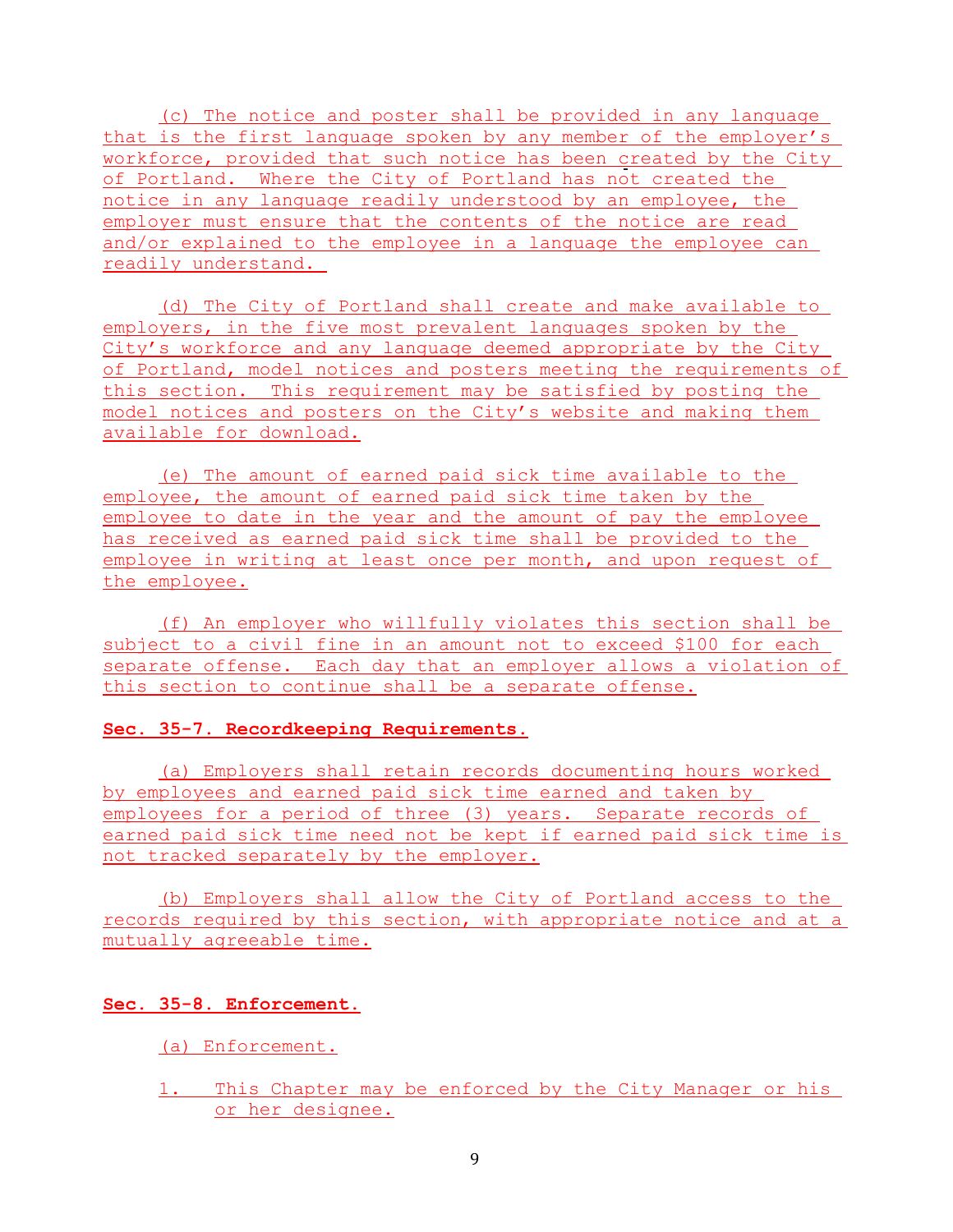- 2. A violation of this Chapter is a civil violation subject to the general penalty provisions of section 1-15 of this Code.
- (b) Complaint Process.
- 1. Any Employee, alleging a violation of this ordinance may file a written complaint with the City Manager's office.
- 2. The City Manager or his or her designee shall contact the Employer and review the rules of the ordinance and the Employer's obligations under the ordinance. The City Manager or his or her designee may investigate and/or attempt to mediate a mutually agreeable resolution between the employer and employee.
- 3. After reviewing the rules of the ordinance with the Employer, the City Manager or his or her designee shall issue a letter to both parties summarizing the conversation and stating his or her determination with respect to whether this Chapter has been violated.
- (c) Private Cause of Action.
- 1. Any employee aggrieved by a violation of this Chapter may bring an action in a Court of competent jurisdiction against the employer for any and all violations of this ordinance, including, but not limited to, wages owed under this ordinance. Such action may be brought by a person aggrieved by a violation of this Chapter without first filing a complaint with the City Manager. Actions brought pursuant to this section may be brought as a class action pursuant to the laws of Maine.
- 2. Upon a judgment being rendered in favor of any employee(s), in any action brought pursuant to this ordinance, such judgment shall include, in addition to the wages adjudged to be due and any penalties assessed, any and all costs of suit including, but not limited to, reasonable attorney's fees.
- 3. Where applicable, remedies shall also include equitable relief, including reinstatement and back pay, and injunctive relief.
- 4. The City of Portland shall annually report on the City of Portland website the number and nature of the complaints received pursuant to this ordinance, the results of investigations undertaken pursuant to this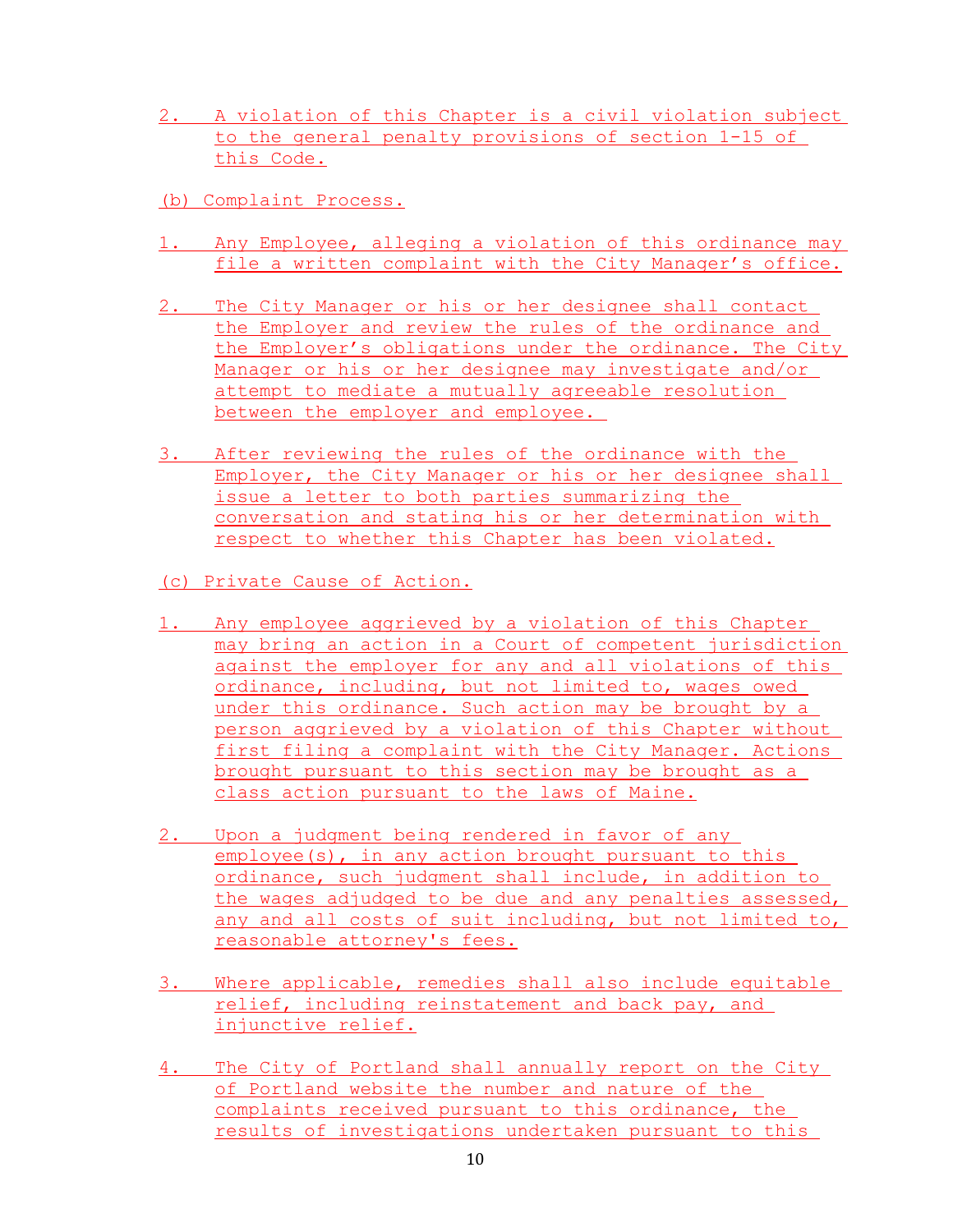ordinance, including the number of complaints not substantiated and the number of notices of violations issued, the number and nature of adjudications pursuant to this ordinance, and the average time for a complaint to be resolved pursuant to this chapter.

### **Sec. 35-9. Confidentiality and Nondisclosure.**

If an employer possesses health information or information pertaining to domestic violence, sexual assault, harassment or stalking about an employee or employee's family member, such information shall be treated as confidential and not disclosed except to the affected employee, with the permission of the affected employee, as required for the administration of the leave, or as otherwise required by law.

### **Sec. 35-10. Encouragement of More Generous Earned Paid Sick Time Policies; No Effect on More Generous Policies or Laws.**

(a) Nothing in this Act shall be construed to discourage or prohibit an employer from the adoption or retention of an earned paid sick time policy more generous than the one required herein.

(b) Nothing in this Act shall be construed as diminishing the obligation of an employer to comply with any law, regulation, contract, collective bargaining agreement, employment benefit plan, or other agreement providing more generous paid sick time to an employee than required herein.

# **Sec. 35-11. Public Education and Outreach.**

The City of Portland shall develop and implement a multilingual outreach program to inform employees and employers about the availability of earned paid sick time under this ordinance.

# **Sec. 35-12. Regulations.**

The City Manager, or his or her designee, shall be authorized to coordinate implementation and enforcement of this Chapter and shall promulgate appropriate guidelines or regulations for such purposes.

# **Sec. 35-13. Severability.**

If any provision of this Act or application thereof to any person or circumstance is judged invalid, the invalidity shall not affect other provisions or applications of the Act which can be given effect without the invalid provision or application, and to this end the provisions of this Act are declared severable.